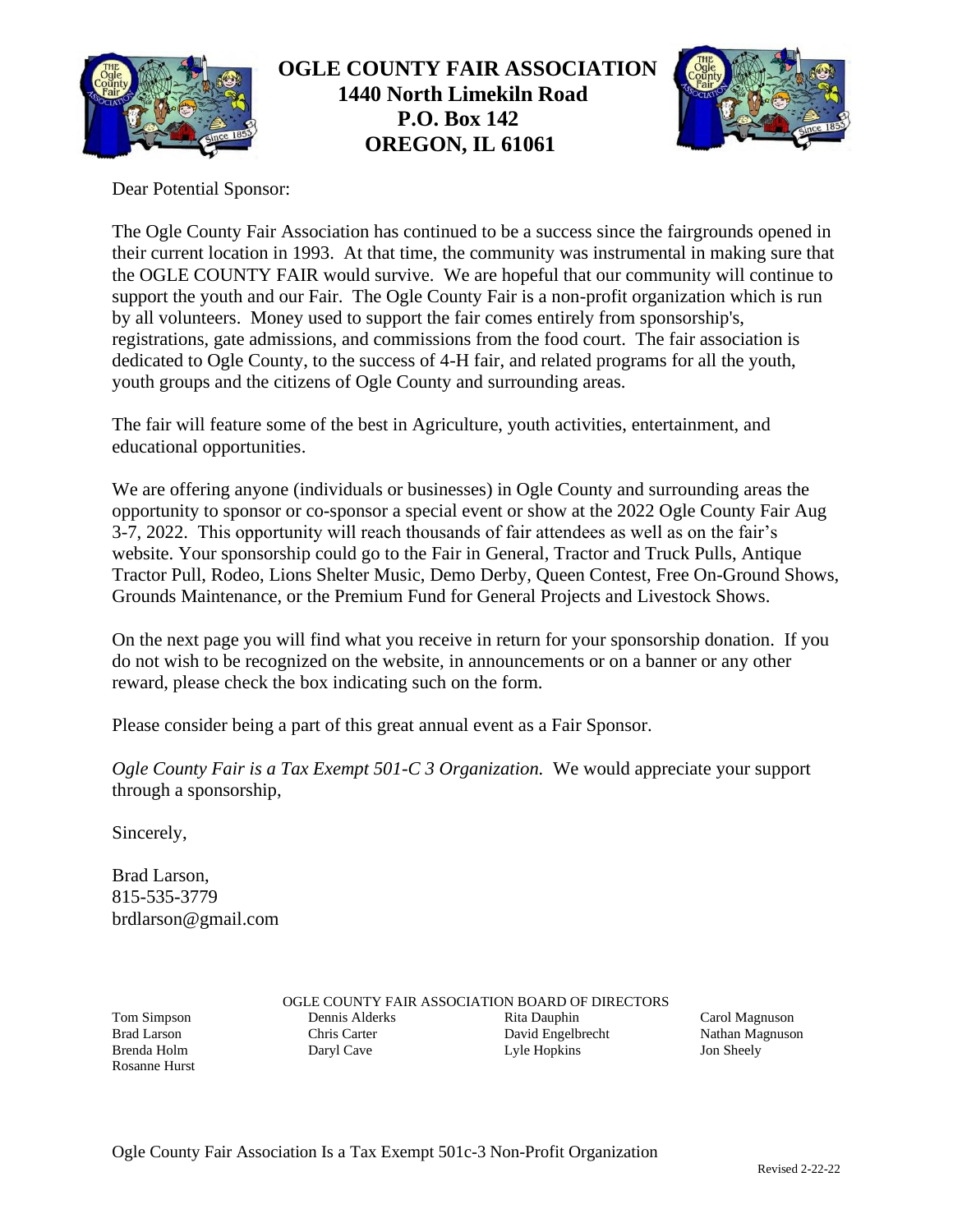

# **OGLE COUNTY FAIR ASSOCIATION 1440 North Limekiln Road P.O. Box 142 OREGON, IL 61061**



# **SPONSORSHIP LEVELS**

## **\$100.00**

• Name listed on website.

### **\$250.00**

- Name listed on website.
- 1 Banner (Banner supplied by sponsor  $3' \times 6'$  max.)
- Name announced at 1 grandstand event sponsor's choice.

#### \$**500.00**

- Name listed on website.
- 1 Banner (Banner supplied by sponsor 3' x 6' max.)
- Name announced at 2 grandstand event sponsor's choice.
- General Fair announcement during the Fair, on fairgrounds
- 4 All Gate Passes (All Gate Pass is all 5 days for gate and rides only)

#### **\$750.00**

- Name listed on website.
- 1 Banner (Banner supplied by sponsor  $3' \times 6'$  max.)
- Name announced at all grandstand events.
- General Fair announcement during the Fair, on fairgrounds
- 2 All Gate Passes (All Gate Pass is all 5 days for gate and rides)
- 2 All Grandstand Passes (All Grandstand Pass is for all Grandstand Events)
- 10' x 10' space in Commercial Tent

#### **\$1000.00**

- Name listed on website.
- 2 Banners (Banner supplied by sponsor 3' x 6' max.) one of the banners hung on Track side of grandstands.
- Name announced at all grandstand events.
- General Fair announcement during the Fair, on fairgrounds
- 4 All Gate Passes (All Gate Pass is all 5 days for gate and rides)
- 4 All Grandstand Passes (All Grandstand Pass is for all Grandstand Events)
- 10' x 10' space in Commercial Tent
- 4 Ribeye sandwiches From Beef Producers or 4 Pork Chop Dinners from the Pork Chop Dinner (Pork Chop Dinner is Saturday evening only)
- Name announced as a Sponsor on the Fairs Radio advertisement of the Fair during the week before and week of the fair.

### **LARGER AMOUNTS PLEASE CONTACT BRAD**